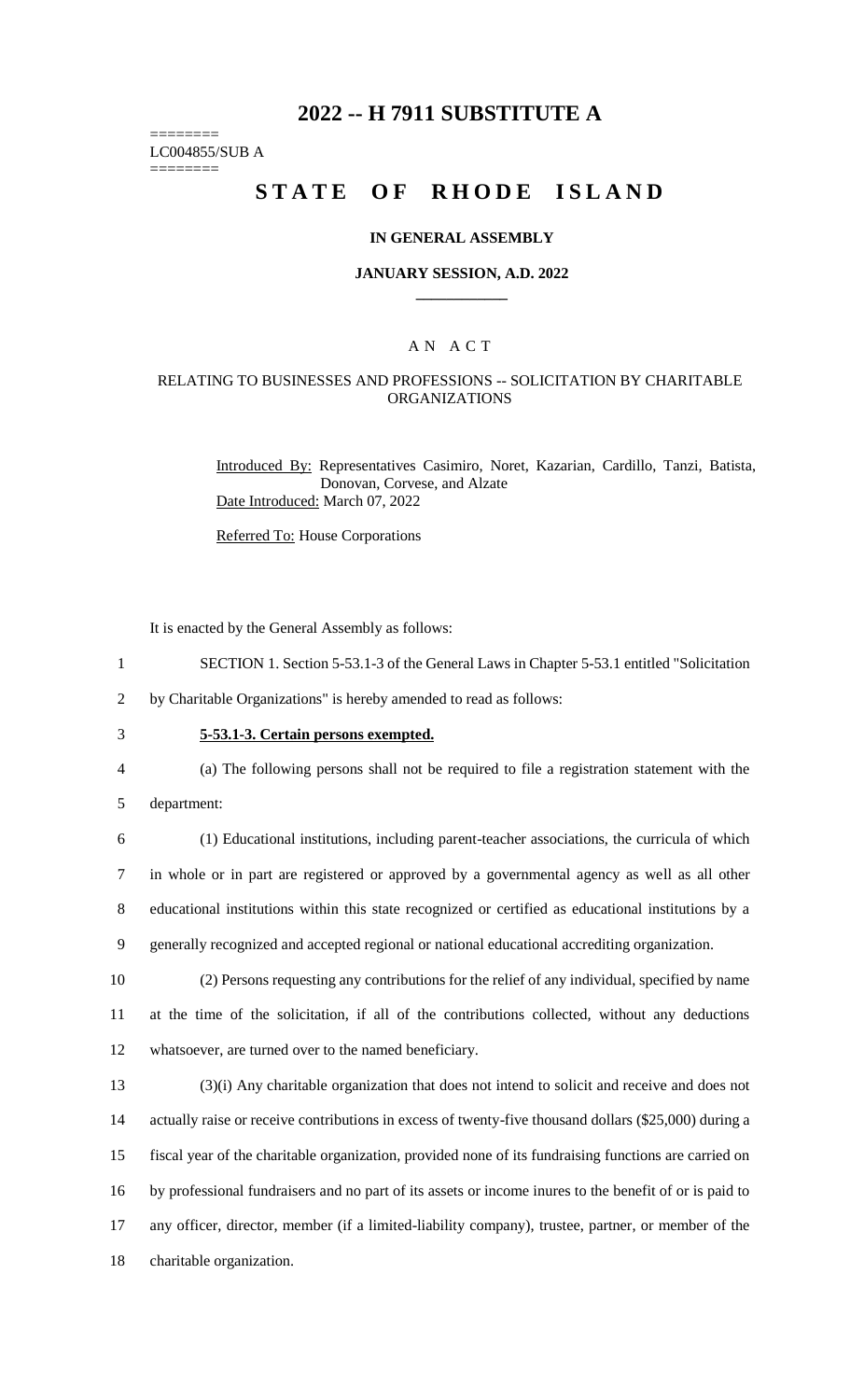(ii) For the purpose of this subdivision, contributions received from corporations, charitable foundations, government agencies, or a duly registered federated fund, incorporated community appeal, or United Way, shall not be included in determining the total amount of contributions received.

 (iii) If, during the fiscal year of any charitable organization, the gross contributions received by the charitable organization during that fiscal year exceed twenty-five thousand dollars (\$25,000), it shall, within thirty (30) days after the date it shall have received total contributions in excess of twenty-five thousand dollars (\$25,000), register with the director as required by § 5-53.1- 2.

 (4) Organizations that solicit only from their own membership. The term "membership" shall not include those persons who are granted a membership upon making a contribution as the result of a solicitation.

 (5) Persons soliciting contributions solely from corporations, charitable foundations, or governmental agencies.

- (6) Foundations or associations exclusively for the benefit of religious organizations, education institutions, nonprofit or charitable hospitals, and public libraries.
- (7) Hospitals that are nonprofit and charitable.
- (8) Veterans' organizations and their auxiliaries so long as the veterans' organizations are

chartered under chapter 6 of title 7.

- (9) Public libraries.
- (10) Historical societies duly organized under the laws of this state.
- (11) Free, not-for-profit, public art museums.
- (12) Grange organizations and their auxiliaries.

 (13) Churches or recognized denominations and religious organizations, societies, and institutions operated, supervised, or controlled by a religious organization or society that solicit from other than their own membership. Institutions indirectly or affiliated with but that are not operated, supervised, or controlled by any religious organizations or religious society that own,

- maintain, and operate homes for the aged, orphanages, and homes for unwed mothers.
- (14) Volunteer fire and rescue associations.
- (15) Land trusts duly organized under the laws of this state.

(16) Nonprofit and not-for-profit food bank or food pantry; provided, however, the Rhode

- Island community food bank shall not be included within this classification.
- (b) Any charitable organization claiming to be exempt from the registration requirements

of this chapter shall submit any information that the director may request to substantiate an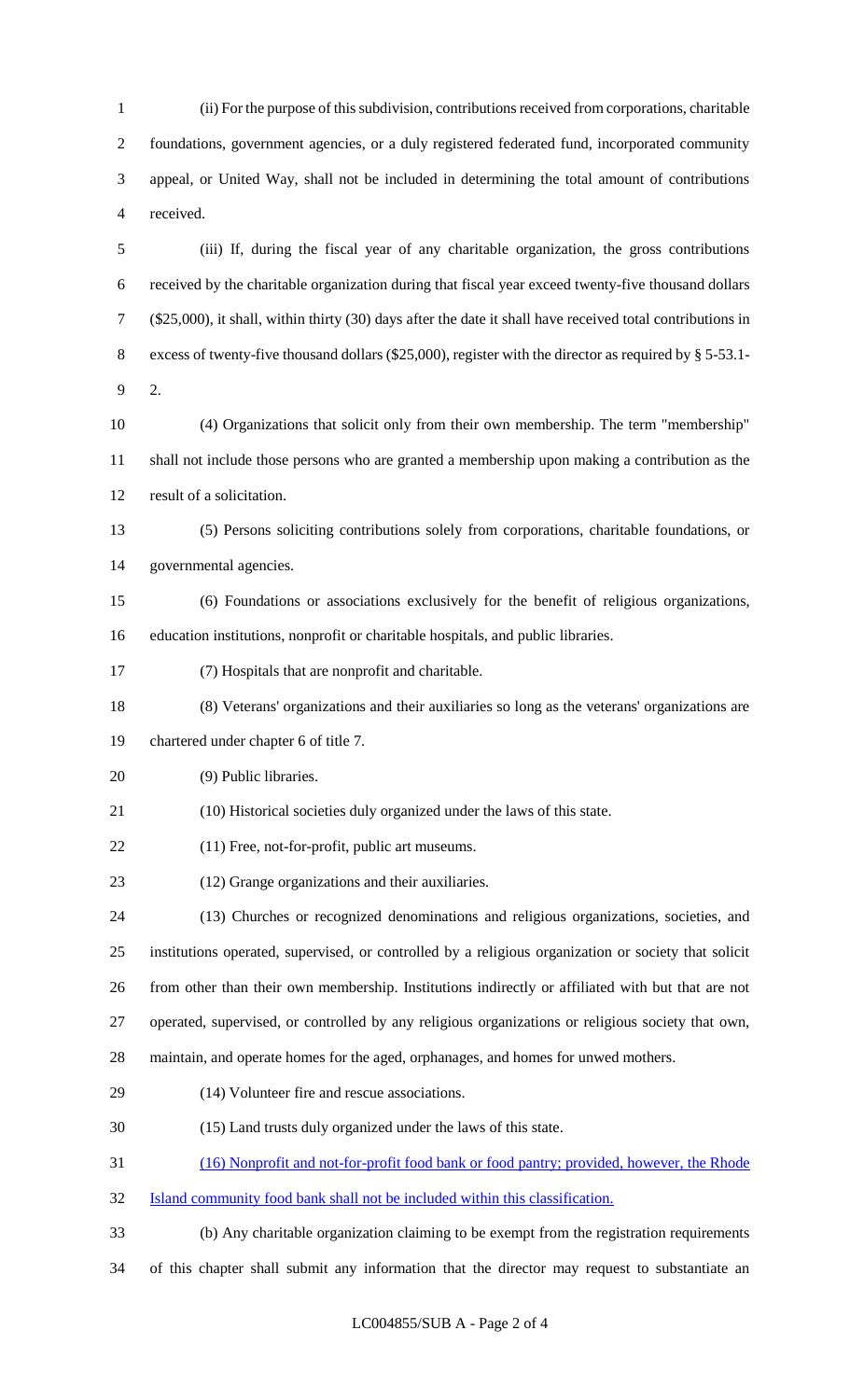- 1 exemption under this section.
- 2 SECTION 2. This act shall take effect upon passage.

======== LC004855/SUB A ========